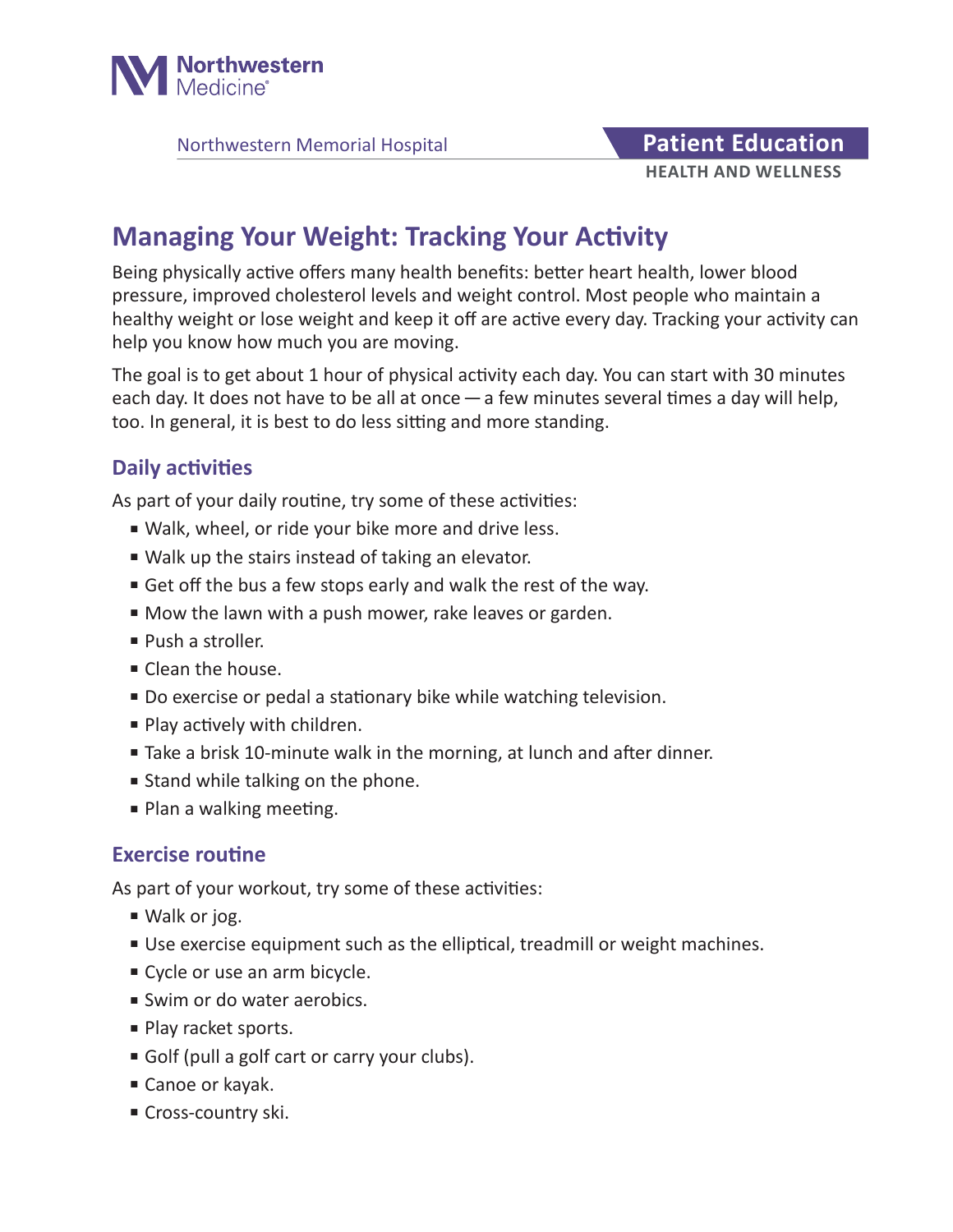- Play team sports such as basketball or volleyball.
- Dance.
- Take part in an exercise program at work, home, school or the gym.

#### **Fitness programs**

You may find success in sticking with an exercise plan by attending classes or watching an exercise program in your home. View classes that are offered by Northwestern Medicine at **nm.org/patients-and-visitors/classes-and-events**.

#### **Tracking your activity**

Pedometers and accelerometers (more advanced pedometers) are devices that may be programmed to track:

- Steps taken
- Calories burned
- Distance traveled
- Hours slept
- Active minutes
- Quality of sleep
- Intensity of exercise

You can purchase a device that is worn on your wrist or waistband. Also, several smartphones have tracking apps you can use. There are many types and brands of pedometers and tracking apps available.

Set a goal of taking 10,000 steps a day for better health and to maintain a healthy weight. This is about the same as walking 3.5 to 5 miles, depending on the length of your steps.

| <b>Pedometer Activity Level (steps per day)</b> |                  |
|-------------------------------------------------|------------------|
| Sedentary                                       | Less than 5,000  |
| Low activity                                    | 5,000 to 7,499   |
| Somewhat active                                 | 7,500 to 9,999   |
| Active                                          | 10,000 to 12,499 |
| Highly active                                   | More than 12,500 |

#### *Step-tracking guidelines*

- Keep track of your daily steps for 1 week and then take the average for that week. Increase your activity by 500 steps for the next week and then weekly until you reach your goal.
- Invest in a good quality pair of padded or cushioned shoes.
- Use the highest number of steps that you walked in a 1- to 2-week period as your everyday step target for another 2 weeks.